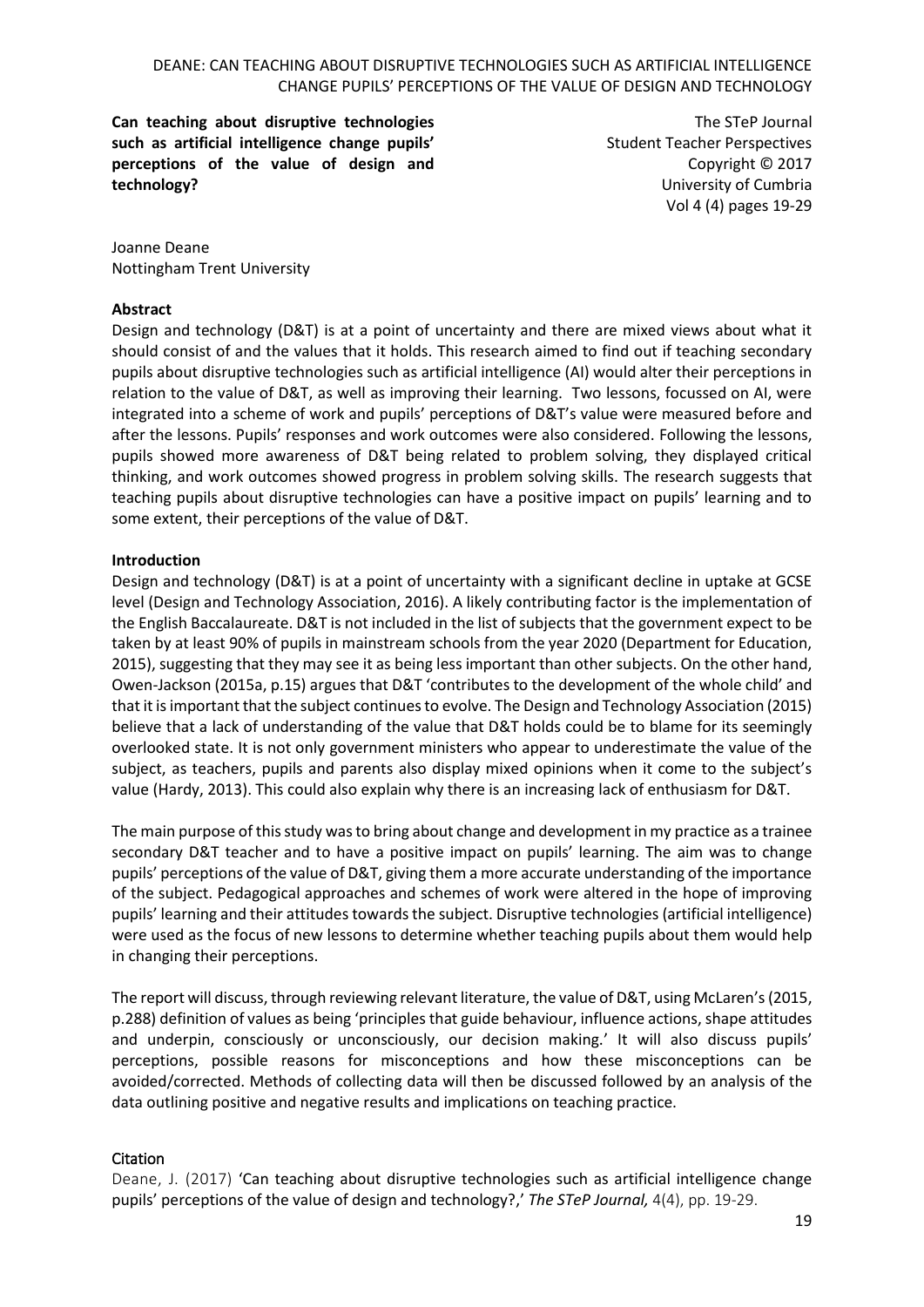### **Literature Review**

Design and technology, through its lifetime, has been defined in varying ways. Its continuous development and changing nature often results in confusion about its purpose. Owen-Jackson (2015a) demonstrates that there is a lack of clarity and understanding surrounding the subject due to these issues. Teachers, parents and pupils all display mixed opinions of what values are attributed to D&T (Hardy, 2013). For the subject to be seen as imperative to pupils' education (which I believe it to be), these misunderstandings need to be addressed. This study will focus on pupils' perceptions of the value of D&T.

If pupils do not see the value of D&T, they are unlikely to be motivated to do well in the subject and to choose to study it after the compulsory stage. Motivation is described in numerous, similar ways, however I will use Child's (2007, p.226) definition as consisting of 'internal processes and external incentives which spur us on to satisfy some need'. Gervis and Capel (2016, p.162) describe factors found to be motivating such as 'pupils' interest in the subject' and 'the degree to which the subject or specific tasks are valued.' Therefore, without an accurate understanding of the value of D&T, pupils may fail to see importance in studying the subject, lose interest and become demotivated. This makes it important for values to be communicated effectively.

Hardy, Gyekye and Wainwright (2015) conducted a small research project on the values of D&T held by stakeholders likely to be involved in the pressure on D&T's curriculum content. Pupils were one of the stakeholders involved and when interviewed about what the point of D&T is, there was a significant lack of response relating to the freedom to design, the consideration of wider society issues, and the identification of problems to be solved. The most mentioned values were related to D&T providing practical life skills and the opportunity to make products.

During my time in the D&T department of two different secondary schools, talking to pupils about design and technology brought about similar responses. When pupils in a year seven class were asked 'why is design and technology important?' the most recurring answers revolved around the fact that you learn to make things, followed by learning skills that are important for everyday life. And like the results found by Hardy, Gyekye and Wainwright (2015) there were very few mentions of anything relating to solving problems or learning about the wider world and the impact that technology can have on it. Hardy, Gyekye and Wainwright (2015) mention the possibility of these issues being linked to the nature of pupils' D&T lessons.

Although developing practical life skills is important for pupils in order to become capable citizens, D&T also has the potential to help pupils develop in a range of other areas. Perhaps many pupils relate the subject to life skills and making because of the way it is taught. Spendlove (2008) demonstrates that the past has seen D&T linked largely to making things which can be taken home and that this, in some cases, has led to the 'real knowledge' behind the subject being lost. This is an interpretation of D&T that can still be seen in schools today and de Vries (2016) states that when there is too much focus on making and not enough on the design process, pupils are being deprived of the opportunity to engage in the 'creative process of solving design problems'.

A lack of design related activity in D&T could mean that an opportunity for pupils to develop multiple skills is being missed. Robson (2015) talks about 'learning through design', this relates to the wider learning that accompanies design activities. He lists social, organisational and communication skills, independence, problem solving and various kinds of thinking as some of the areas supported by this wider learning. Owen-Jackson (2015a) explains that skills of analysis and evaluation, described as high level cognitive skills in Bloom's Taxonomy (Bloom et al., 1956) can also be developed through D&T education. But if pupils are not given the opportunity to engage in activities that foster these skills, they are unlikely to see the value that learning about the subject holds.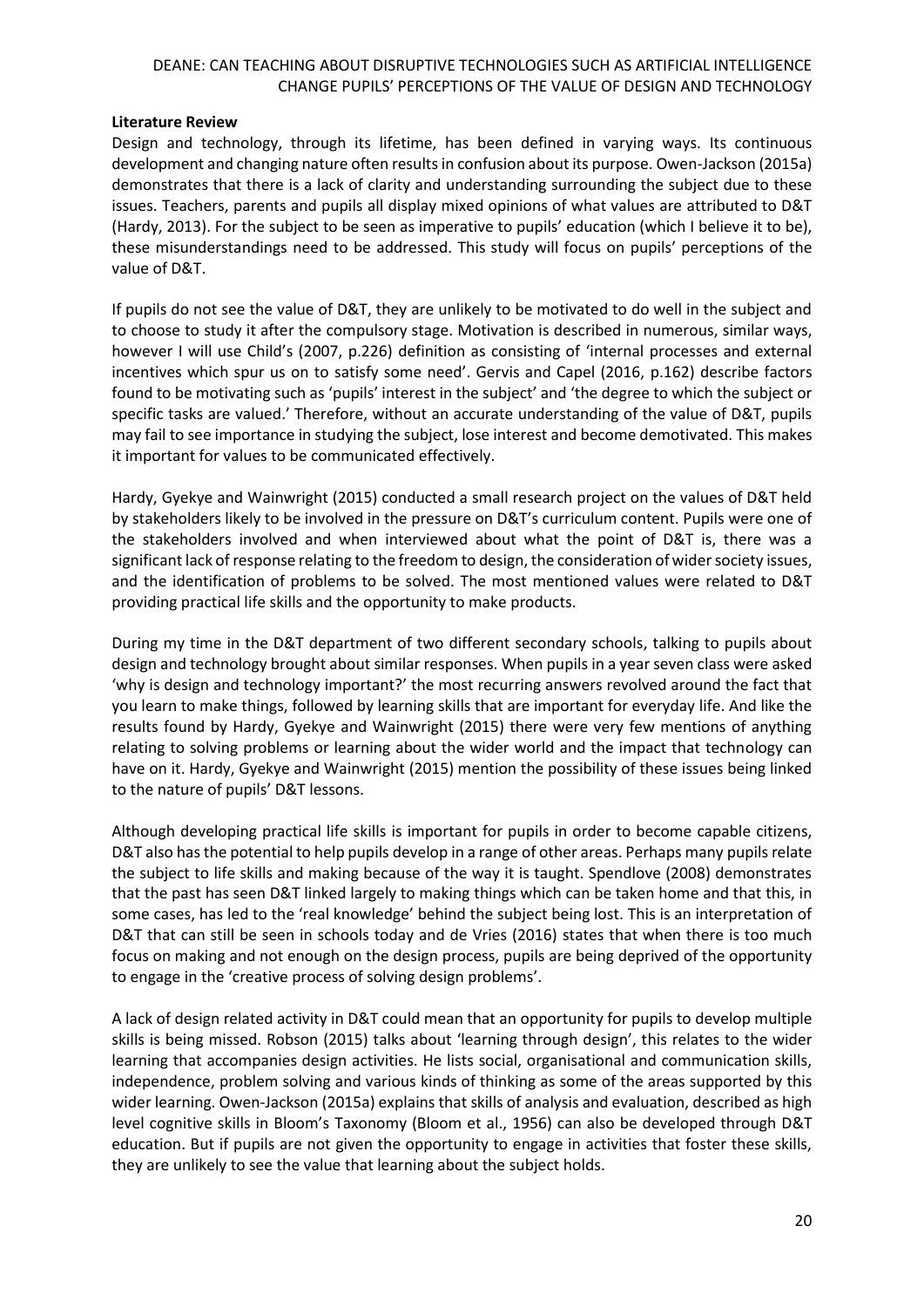De Vries (2016) states in his theory that pupils mostly recognise technology as artefacts and as being 'high tech' and that they rarely see the subject as something to do with knowledge (including that about humans) and few see the importance of design, therefore conceptualising technology 'primarily as its outcome and not its origin' (p.86). He suggests a reason for this being the way 'high tech' products are portrayed in the media. However, having a regular focus on making in D&T could also portray technology as being only about artefacts. This could also explain why pupils fail to mention problem solving and wider society issues in relation to the values attributed to D&T.

As well as a lack of design activity, a lack of teaching about values within D&T could have a similar impact. Middleton (2005) explains that teachers should make values an explicit part of design tasks and McLaren (2015) suggests that including in lessons the exploration of technological designs, decisions and developments and their consequences can create a values-based experience in the classroom. Here, pupils can begin to see the wider implications of design and technology and their learning will revolve around more than just designing and making. Involving discussion about values within D&T can encourage pupils to think about their own views and how others may be affected. Consequently, they will gain an awareness of wider society issues and begin to develop their technological perspective.

Barlex, Givens and Steeg (2015, p.303) believe that 'the development of technological perspective is an important and much under-represented aspect of the design and technology curriculum in secondary schools.' They suggest an effective way of developing this is to teach pupils about the nature of disruptive technologies.

They explain the features of disruptive technologies as being able to:

- disrupt the status quo
- alter the way people live and work
- rearrange value pools
- lead to entirely new products and services

(Barlex, Givens and Steeg, 2015, p.305).

They explain that encouraging pupils to consider how these technologies might affect their futures and the social impacts they may have, can make for more informed citizens who are able to become involved in debates concerning the deployment of technology in their societies. This, of course, seems appropriate considering the rate at which technology continues to evolve.

Based on the information found in the literature discussed and previous experiences in school, the study will aim to develop teaching practice by integrating values into lessons and allowing for better pupil learning and progress through teaching about disruptive technologies. Although this type of lesson content is recommended, there is a lack of research into whether it is effective.

The intention is to find out whether teaching secondary pupils about disruptive technologies improves their perceptions of the value of D&T, helping them to become aware of the potential to solve real and relevant problems and to consider wider society issues.

## **Methods**

For this study, an action research approach was taken which Cohen and Manion (1994, p.194) describe as being appropriate 'when a new approach is to be grafted on to an existing system.' The new approach taken was to introduce into the schools' existing scheme of work, two lessons on artificial intelligence – a short project designed to introduce pupils to disruptive technologies. The aim was to find out if and how this would change pupils' perceptions of the value of D&T. To ensure the research remained ethical throughout, recommendations from Denscombe (2014) were used by gaining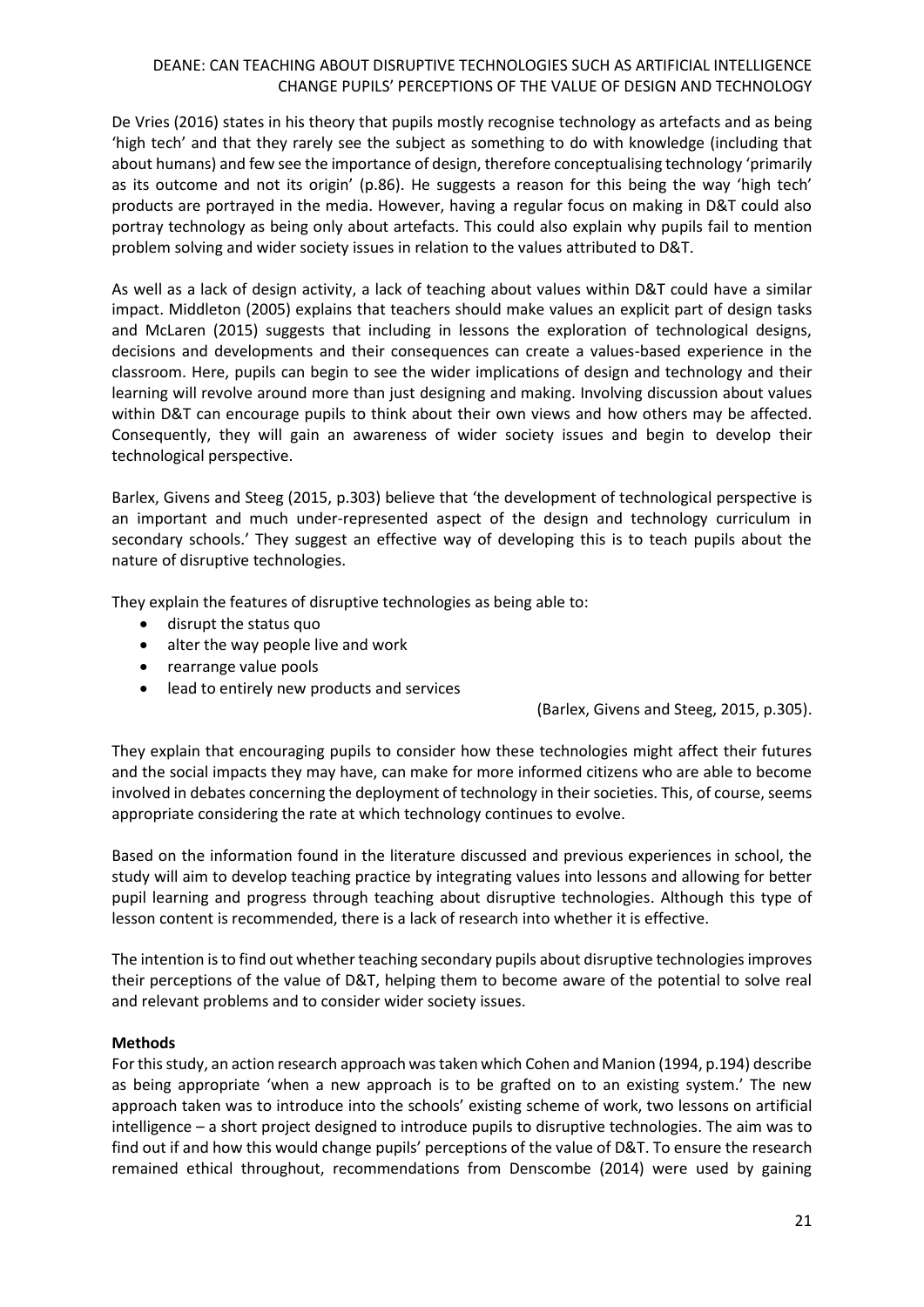permission to carry out the research in the placement school, maintaining confidentiality, and protecting the identity of the school and pupils involved.

Two classes were used for the research, both year seven, mixed ability. Year seven were chosen as de Vries (2016) states that the later the conceptualising of technology is introduced, the harder it will be to change perceptions that may have already become fixed, suggesting that the earlier concepts are introduced, the better. The first class will be referred to as 'class A' and the second as 'class B'. Class A was comprised of seventeen pupils, five of which had dyslexia, one of which had autism and two of which were eligible for pupil premium. Class B contained eighteen pupils including three with dyslexia and four eligible for pupil premium.

For the collection of data, a survey method was used which Moser and Kalton (1971) describe as being concerned with the opinions and attitudes of a group of people. The opinions and attitudes concerned in this investigation were those of pupils in relation to the value of design and technology. A 'matchup' sheet was designed for pupils to complete, which questioned them about the importance of D&T (see figure 1).

|                                                              |                                                                                     | Name:                                                                                                                                                      |
|--------------------------------------------------------------|-------------------------------------------------------------------------------------|------------------------------------------------------------------------------------------------------------------------------------------------------------|
| Why is Design & Technology Important?                        |                                                                                     |                                                                                                                                                            |
| Match three statements to each box by drawing a line across. |                                                                                     | Think about why design & technology is important, then match each statement to 'most', 'sort of' or 'least' depending on how important you think they are. |
|                                                              | There are no right or wrong answers, it is what you think is important about D&T.   |                                                                                                                                                            |
| 1. It uses and builds on knowledge from other subjects       |                                                                                     |                                                                                                                                                            |
|                                                              | 2. It teaches you everyday life skills to help you look after yourself and others   | Most important                                                                                                                                             |
| 3. You learn to make and create things                       |                                                                                     |                                                                                                                                                            |
|                                                              | 4. You gain an understanding of the impact that products have on people and society |                                                                                                                                                            |
| 5. You learn how to solve problems                           |                                                                                     | Sort of important                                                                                                                                          |
|                                                              | 6. You develop skills that can be used in future D&T related careers                |                                                                                                                                                            |
| 7. You learn to think creatively                             |                                                                                     |                                                                                                                                                            |
| 8. You learn about materials, processes and tools            |                                                                                     | Least important                                                                                                                                            |
|                                                              | 9. It teaches us more about people, things and the world                            |                                                                                                                                                            |

**Figure 1.** The match up sheet given to pupils before and after the intervention lessons.

The sheet was given to pupils to fill in before and after the intervention lessons to measure any changes in their views after being taught about artificial intelligence. On the sheet, there were nine different values of design and technology. This list of values was drawn from Hardy (unpublished) as well as my own research into the existing thoughts of pupils. Hardy's (2013, 2015, unpublished) work focuses on the values different stakeholders attribute to D&T.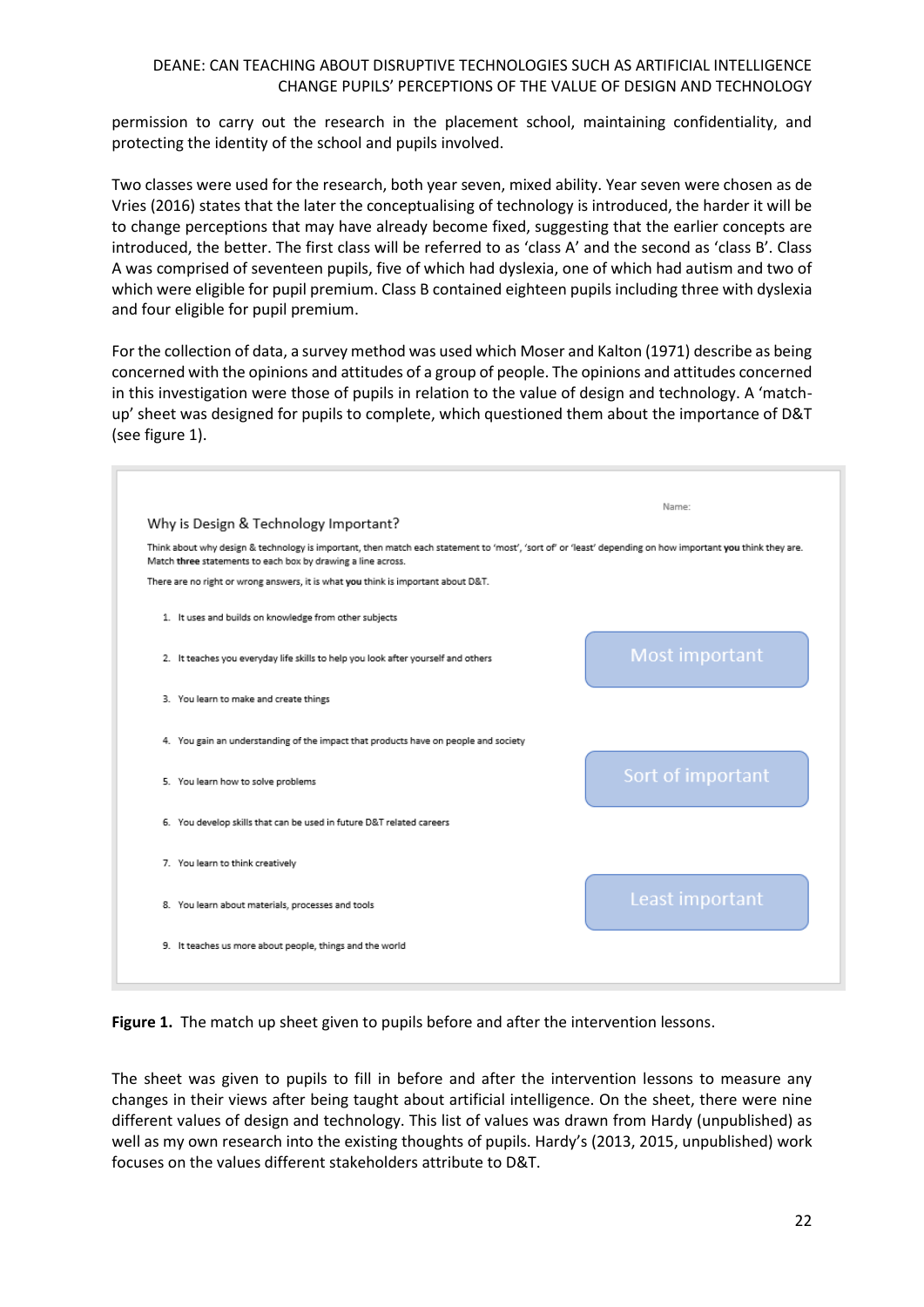Class A were asked the question 'why is design and technology important?' and their responses were compared to Hardy's list of values. The values to be used on the sheet were then chosen using the most and least common values from both sources as well as information found in the literature about pupils' perceptions.

The sheet stated that pupils must match three values only, up to each of the three options. This meant that each option would have three statements matched to it making analysing the data uncomplicated. It was clearly explained to pupils that there were no right or wrong answers as it was about what *they* thought was important about D&T. Before using the sheets for the study, they were tested on pupils from class A to identify any flaws and amended appropriately.

Structured observation was also used to gain an insight into pupils' responses to lesson content involving disruptive technologies. Bell (2010) mentions criticisms of this approach, as the focus is already decided rather than being allowed to emerge, making the approach subjective and biased. However, my objectives were identified through the study of relevant literature which revealed important aspects to be considered through observation.

Throughout the lessons concerned, the reactions of pupils to certain parts of the lessons were noted. Their answers to questions and the questions they asked were recorded for reference and their work outcomes were considered.

The project spanned over two one-hour lessons and focussed on artificial intelligence (AI), a disruptive technology that Barlex, Givens and Steeg (2015) suggest is appropriate to teach secondary D&T pupils. The lessons involved:

- a teacher presentation on what AI is
- a class discussion on AI around us
- a case study on the WAYMO self-driving car using suggestions from Barlex, Givens and Steeg (2015)
- a class discussion on the effects of the self-driving car and designers' responsibilities
- a designing without making task, also using suggestions from Barlex, Givens and Steeg (2015)

A disruptive technology was chosen as the focus of the lessons to try to get pupils to start developing their technological perspective in the hope that they would begin to see the subject as being less about learning life skills and making things, and more about the wider implications of technology and the ability to solve problems.

The teaching style used was more values-based than usual and the lesson content and activity was planned to involve more opportunity for the development of valuable skills and learning. The context of technology in relation to AI was focussed on in class discussions. The case study was designed to get pupils thinking about the effects of the technology and how it could make a difference to people's lives. The design task focussed on designing without making to avoid restrictions to pupils' designs (Barlex, Givens and Steeg, 2015) and create more focus on solving relevant problems.

To help in ensuring pupils remained on-task and to check their understanding throughout the lessons, lots of pupil interaction was involved (Cohen, Manion and Morrison, 2004). Regular questioning was used and pupils were encouraged to ask their own questions. A PowerPoint presentation including video clips was used for the presentation as de Vries (2016) suggests that modern media creates more pupil motivation. To encourage interest and further motivation the lesson content was made relevant to pupils by discussing their existing interactions with AI. Owen-Jackson (2015b) demonstrates that relevance to pupils plays a part in motivation and in turn, encourages their learning. The development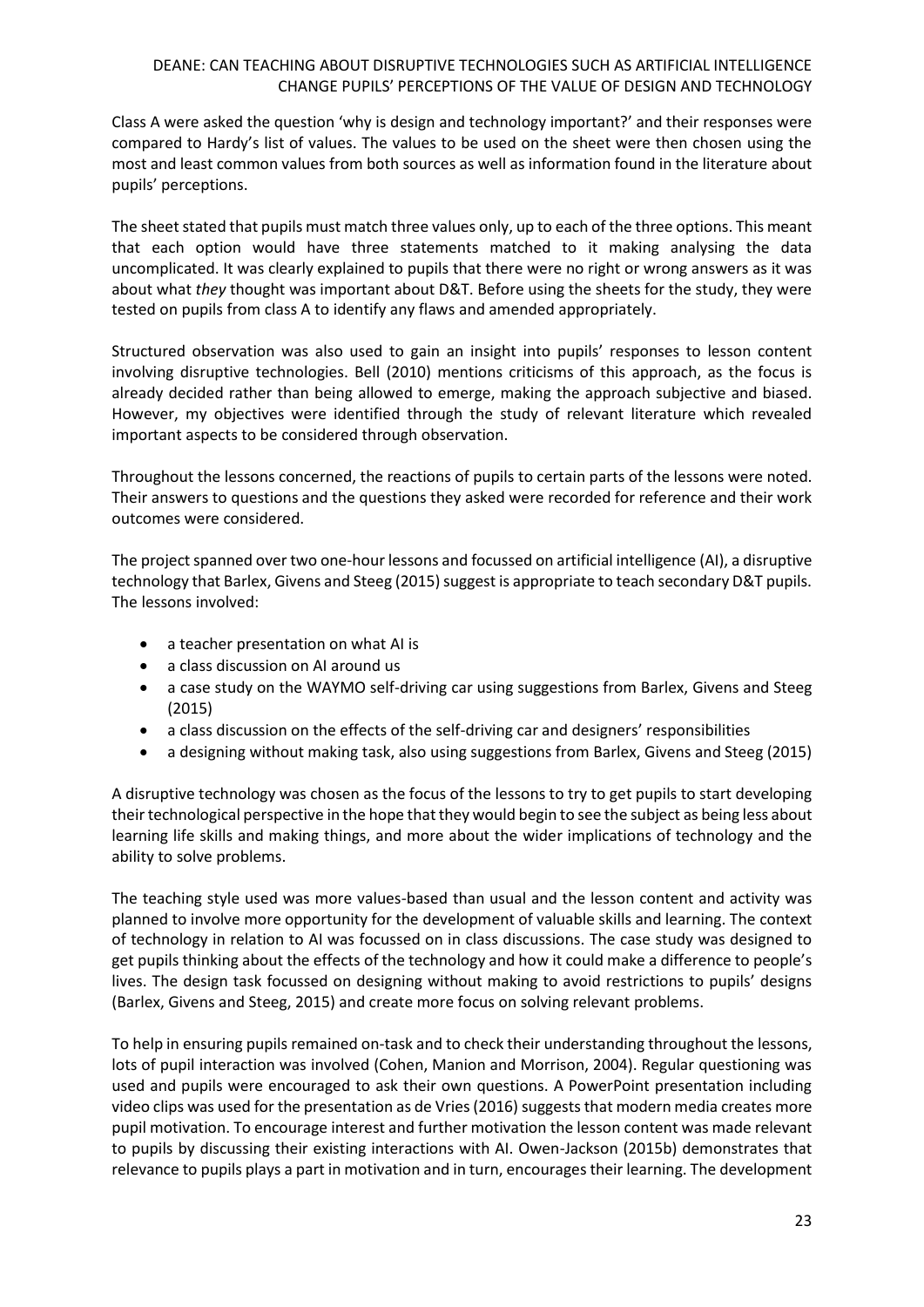of problem solving skills was encouraged through the design task which involved pupils designing a product containing AI for a specific user to solve existing problems. Wider society issues were addressed through the case study and through discussion on the effects the self-driving car may have on people and society.

To ensure the lessons were appropriate and effective, class A were used as a trial for the intervention. This informed the lesson planning, timings and resources. It also gave an idea of how pupils would respond to the lesson content. Following the trial lessons, some minor changes were made to the lesson plans to ensure the optimum outcome before teaching class B and gathering the data used for the study.

To ensure reliability of the data, control methods were used during the study. The lessons followed the end of a resistant materials project before pupils would move on to their next rotation and took place where they would usually have D&T, ensuring the intervention wouldn't seem out of place. Pupils were given the same amount of time to complete both the before and after match-up sheets. It was explained explicitly on the sheet and verbally that pupils were to think about their own views of D&T and that there were no right or wrong outcomes. The pupils' previous D&T teachers were consulted about the lesson content to eliminate the chance of repetition. Pupils had not had any lessons on AI or any other disruptive technology prior to the intervention.

#### **Analysis of Findings**

| Value                                            | Before |              |    | After |    |    |
|--------------------------------------------------|--------|--------------|----|-------|----|----|
|                                                  | 1      | $\mathbf{z}$ | 3  | 1     | 2  | з  |
| 1. Uses knowledge from other subjects            |        | 4            | 10 | 2     | 9  | 7  |
| 2. Teaches everyday life skills                  |        | 5            | 5  | 11    | 5  | 2  |
| 3. Learn to make and create things               |        | 7            | 5  | 5     | 10 | 3  |
| 4. Understand the impact products have           |        | 8            | 3  | 6     | 7  | 5  |
| 5. Learn to solve problems                       |        | 8            | 5  | 8     | 6  | 4  |
| 6. Develop skills for D&T related careers        |        | 5            | 1  | 10    | 3  | 5  |
| 7. Learn to think creatively                     |        | 6            | 9  | 3     | 7  | 8  |
| 8. Learn about materials, processes and tools    |        | 7            | 6  | 5     | 3  | 10 |
| 9. Learn more about people, things and the world |        | 4            | 10 | 4     | 4  | 10 |

**Table 1**. Shows pupil responses to the match-up sheet.

*Note:* **1** = most important, **2** = sort of important, **3** = least important

Following the completion by pupils of both the before and after match-up sheets, their answers were recorded and the before and after results were compared.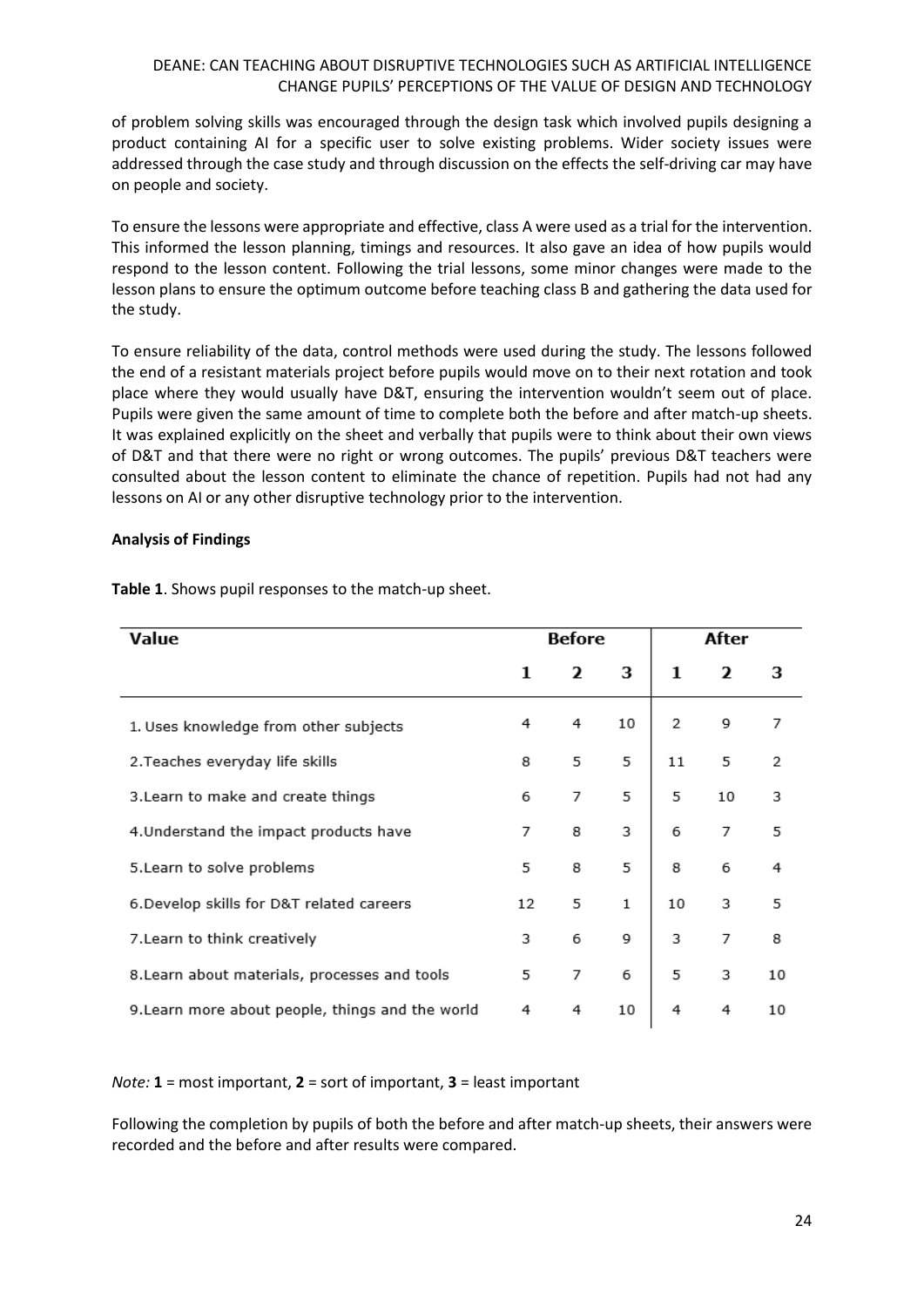Table 1 shows the number of pupils, out of a class of eighteen, that matched each value to 'most important', 'sort of important' and 'least important' before and after the intervention lessons.

Pupils had previously been shown to attribute certain values to D&T and fail to mention ones that were linked with valuable learning and development. The aim of this study was to see if teaching pupils about artificial intelligence would change their perceptions, making them aware of some of the values previously unthought of by most. Teaching practice was altered to implement the AI lessons in a way which would benefit the pupils' learning. In the analysis, focus will be on the two values that most pupils attributed to D&T before the intervention (according to literature and my own research) and the two values that were hoped to be attributed to D&T by more pupils following the intervention. These values are 2, 3, 4 and 5.

## **Value number two: It teaches you everyday life skills to help you look after yourself and others**

Before the intervention lessons, most pupils (8) matched this value to 'most important' and 5 pupils matched it to 'least important'. Following the lessons, even more pupils (11) matched it to 'most important' and less (2) matched it to 'least important'. This would suggest that the lessons taught in the intervention project somehow made pupils relate D&T to everyday life skills even more.

The literature suggests that pupils may feel this way because of the nature of the activity involved in their D&T lessons (Hardy, Gyekeye and Wainwright, 2015). Yet taking away the focus on making and placing more emphasis on values did not seem to have the desired impact in this instance. This may have been down to the wording used on the design task given to pupils (see figure 2).

The design brief addressed helping a lady with her day-to-day problems, and the value on the matchup sheet read 'it teaches you everyday life skills to help you look after yourself and others'. Therefore, pupils may have linked the fact that they were helping another person (the elderly lady) by designing a product for her, with helping to look after others. In further study, different wording may need to be considered to eliminate this problem.

# **Design Task**

#### Situation:

An elderly lady lives on her own and has become rather forgetful. She struggles to remember what she has planned for the day and has begun to forget how to cook her meals.

#### **Brief:**

Design a product that uses artificial intelligence to help the lady with the problems she is facing (you can focus on one of the problems or both).

**Figure 2.** The design task given to pupils in the intervention lessons.

## **Value number three: You learn to make and create things**

Before the intervention lessons, 6 pupils matched this value to 'most important' and 5 matched it to 'least important'. Following the lessons, less pupils (5) matched it to 'most important' and less (3) matched it to 'least important'. Therefore, most pupils thought of this value as being 'sort of important' before *and* after the lessons, suggesting that they see value in learning to make and create things but do not see it as imperative to D&T.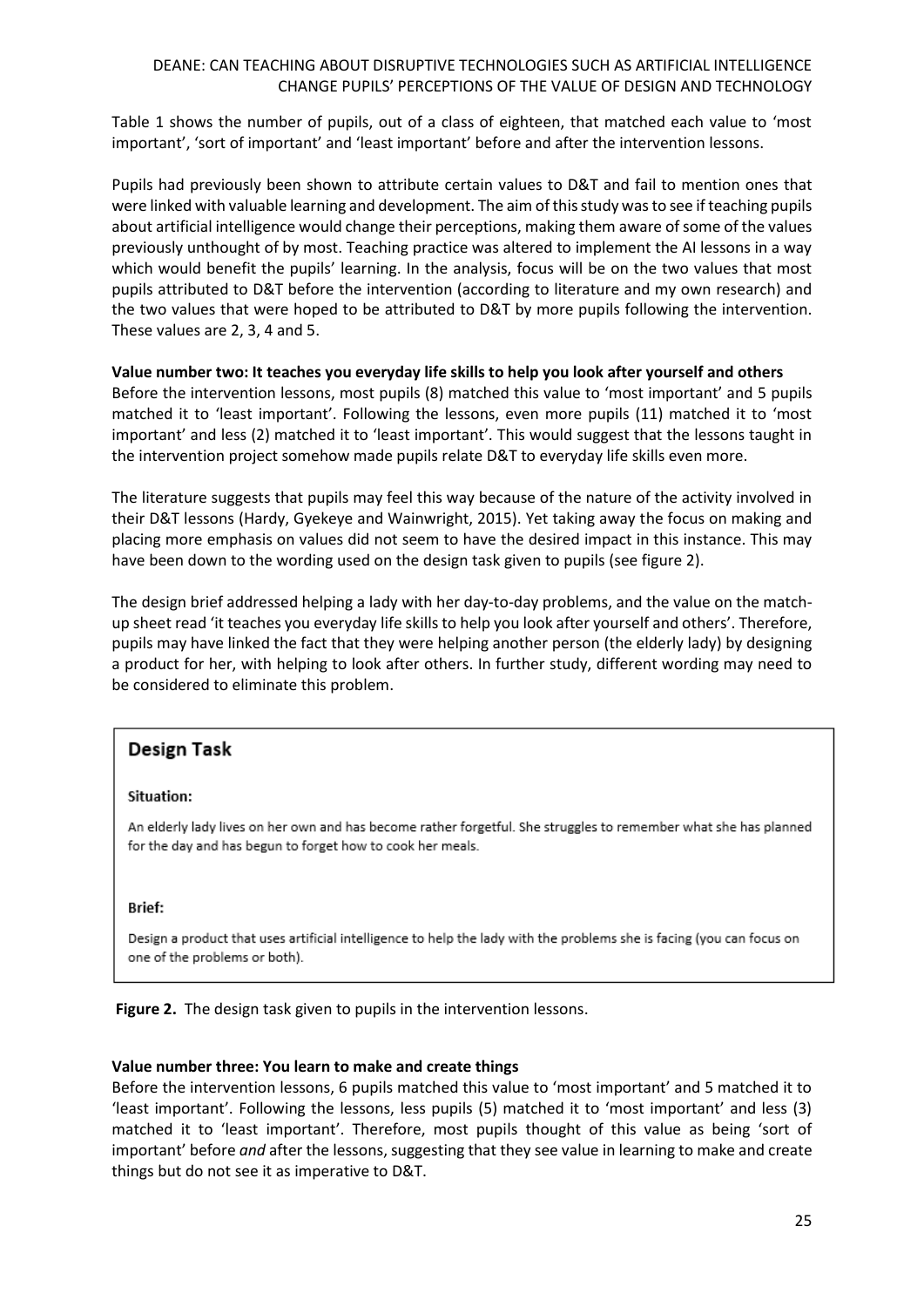This implies that even though lessons in that particular school were regularly focussed on making, they still did not consider making things as one of the most important parts of D&T. Comparing this to class A's responses to the question 'why is D&T important?' is interesting, as the most common theme in their answers was about learning to make things. Perhaps when class B were presented with a range of values related to the importance of D&T, they could see more relevance in other values that they may not have thought about on their own.

# **Value number four: You gain an understanding of the impact that products have on people and society**

Before the intervention lessons, 7 pupils matched this value to 'most important' and 3 matched it to 'least important'. Following the lessons, less pupils (6) matched it to 'most important' and more (5) matched it to 'least important'. This would suggest that the lessons did not have a positive impact on pupils' views regarding the wider impacts of D&T.

McLaren (2015) suggests that the exploration of technological designs can create a values-based experience and that by involving values in D&T education, pupils can start to think critically about products. For the lessons in question, focussing on the exploration of AI and its effects, according to the data, did not result in pupils seeing more importance of the impact of products in relation to D&T. However, observation suggested otherwise. During the lessons, pupils showed an interest in the effects of AI and made comments showing their thinking about its effects on people and society, saying things such as:

'The self-driving car would be good for people who have just had an operation and can't drive for a while because it would mean that they wouldn't have to get someone else to drive them around.' 'What if the AI went wrong and took you somewhere you didn't want to go? It might get clever enough to do its own thing.'

## **Value number five: You learn to solve problems**

Before the intervention lessons, 5 pupils matched this value to 'most important' and 5 matched it to 'least important'. Following the lessons, more pupils (8) matched it to 'most important' and less (4) matched it to 'least important.' This would suggest that the lessons may have shifted pupils' thinking and made them more aware of the opportunity to solve problems through D&T.

By including a design task in the AI project, pupils were given the opportunity to experience wider learning and develop more skills (Robson, 2015). This learning was focussed on the impacts of AI on people and its ability to improve people's lives through designing a product to solve a problem. The data suggest that this helped pupils to realise the link between D&T and problem solving and that this is an important aspect of the subject. Not only did pupils engage in problem solving as part of their design activity but they were also able to think critically about how the technology would have an impact. The pupils' design outcomes showed that they had thought hard about how AI could help make the user's life better and had come up with some innovative ideas to help solve several problems.

# **Discussion**

In summary, the quantitative data does not all suggest that teaching pupils about AI changes their perceptions of D&T. However, it did show an increase in the relation to problem solving, and the observations in the lessons showed that pupils were becoming more engaged in the impacts of technology on people and society as well as problem solving. Most pupils showed great interest in AI, asking a range of questions and participating in class discussions and this led to motivation in the work involved in the lessons and good progress. As previously discussed, pupils' motivation depends on several factors including their interest in the subject (Gervis and Capel, 2016). If pupils are motivated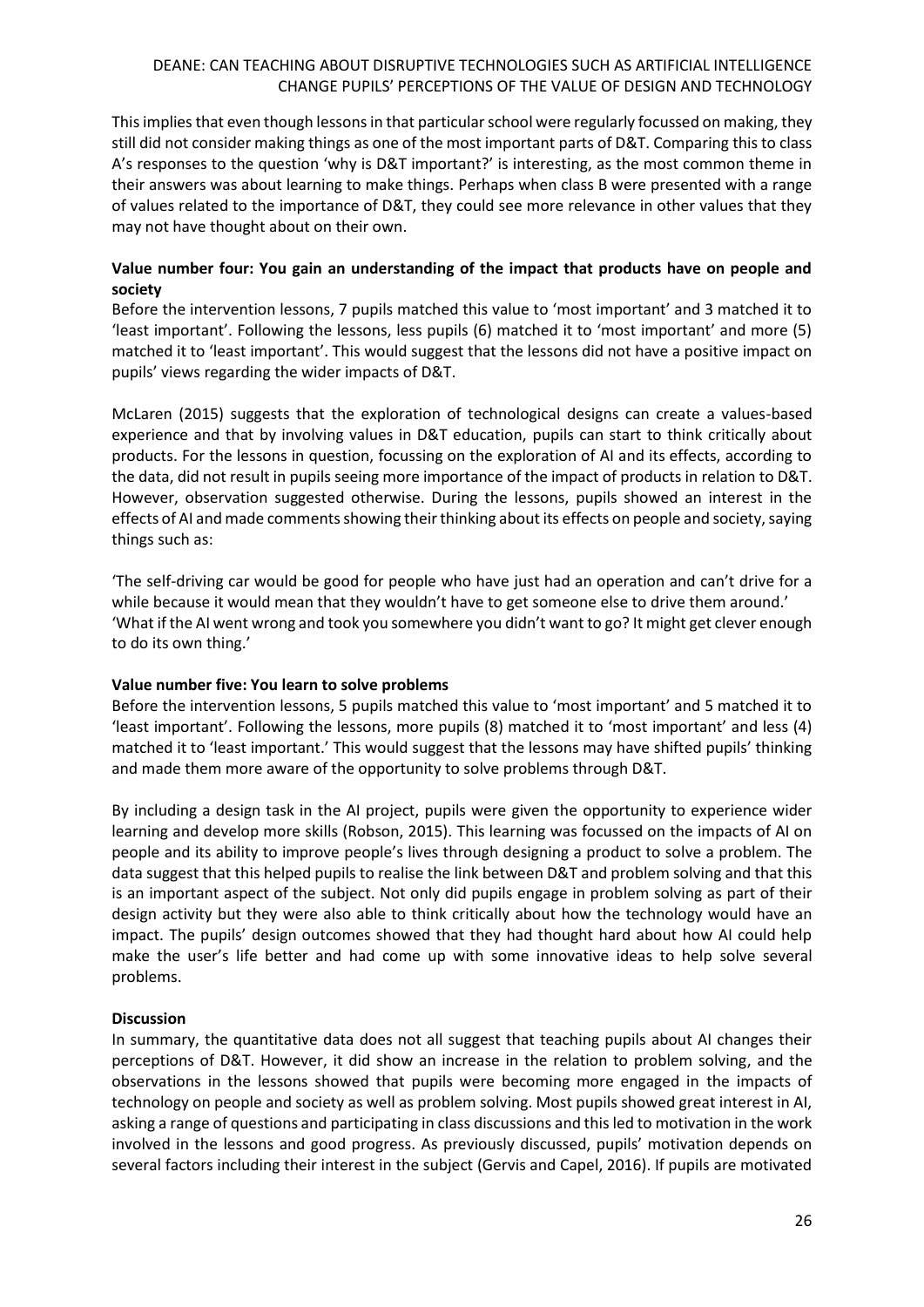to do well in a subject because of an interest they have for it, they are more likely to see value in that subject. Therefore, by engaging pupils in the lesson content discussed it would seem, from this study, that pupils can become more engaged with problem solving and thinking about the wider impacts of technology. They may then also begin to value the subject more through having more of an interest in it, resulting in more learning taking place and an increase in progression.

To gain a more accurate insight into whether pupils' perceptions would change through teaching this type of project with the teaching styles mentioned, a longer running project, considering more time is available, could be implemented. Carpenter and Bryan (2016) explain that there is a limitation on the amount of information pupils can take in at a time and that if information is delivered too quickly, it may not be received in their memory. Therefore, if pupils had more time to absorb the information they may be more likely to see things differently.

For lessons like these to have a chance of improving pupils' views of D&T and improve the learning taking place, it is important that teachers have the correct and current subject knowledge on what they will be teaching. Therefore, it is vital that continuous professional development is made use of regularly, as stated in an Ofsted report concerning the provision of D&T (Ofsted, 2011). Providing this is the case, schools' D&T curriculum content should remain up-to-date and relevant, another important factor in teaching the subject effectively.

The focus for this study was on the four values discussed and the other five values were put on the match-up sheet to distract pupils and reduce bias towards the original four. However, it is interesting to note that the highest number of pupils matched value 6 (you develop skills that can be used in future D&T related careers) to 'most important' before the lessons and the second highest number of pupils matched it to 'most important' after. It would be beneficial to look further into the reasons why so many pupils relate D&T to future careers and if this is also the case in other schools.

## **Conclusion**

The literature and personal experience suggested that pupils most readily relate learning life skills and making things to the importance of D&T, failing to mention solving problems and the link to wider society issues. It was found that this could be down to how D&T lessons are taught and the activity involved. This not only portrays an incorrect perception of D&T but can also result in opportunities for the development of valuable skills, learning and progress being missed.

This study aimed to determine whether changing pedagogical approaches and adapting lesson content by teaching pupils about disruptive technologies such as artificial intelligence would change pupils' perceptions and improve learning. Data from completed match-up sheets concerning the importance of a range of values related to D&T showed an increase in pupils' awareness of the importance of problem solving following the lessons. The data did not show an increase in their awareness of wider society issues. However, observation during lessons showed pupils reacting well to tasks focussed around the impacts of AI on people and society. When AI was introduced into their lessons, pupils showed an increase in interest, asking more questions and showing more willingness to be involved in class discussions and becoming more motivated as a result. During discussions and tasks throughout the lessons, most pupils demonstrated critical thinking and produced interesting and appropriate outcomes.

The outcome of this study would suggest that teaching about disruptive technologies in a way that integrates values, may result in it being more likely that pupils' perceptions of the value D&T include the ability to solve problems. It is also suggested that pupils can develop more skills and become more motivated, resulting in seeing more value in studying the subject and improved learning.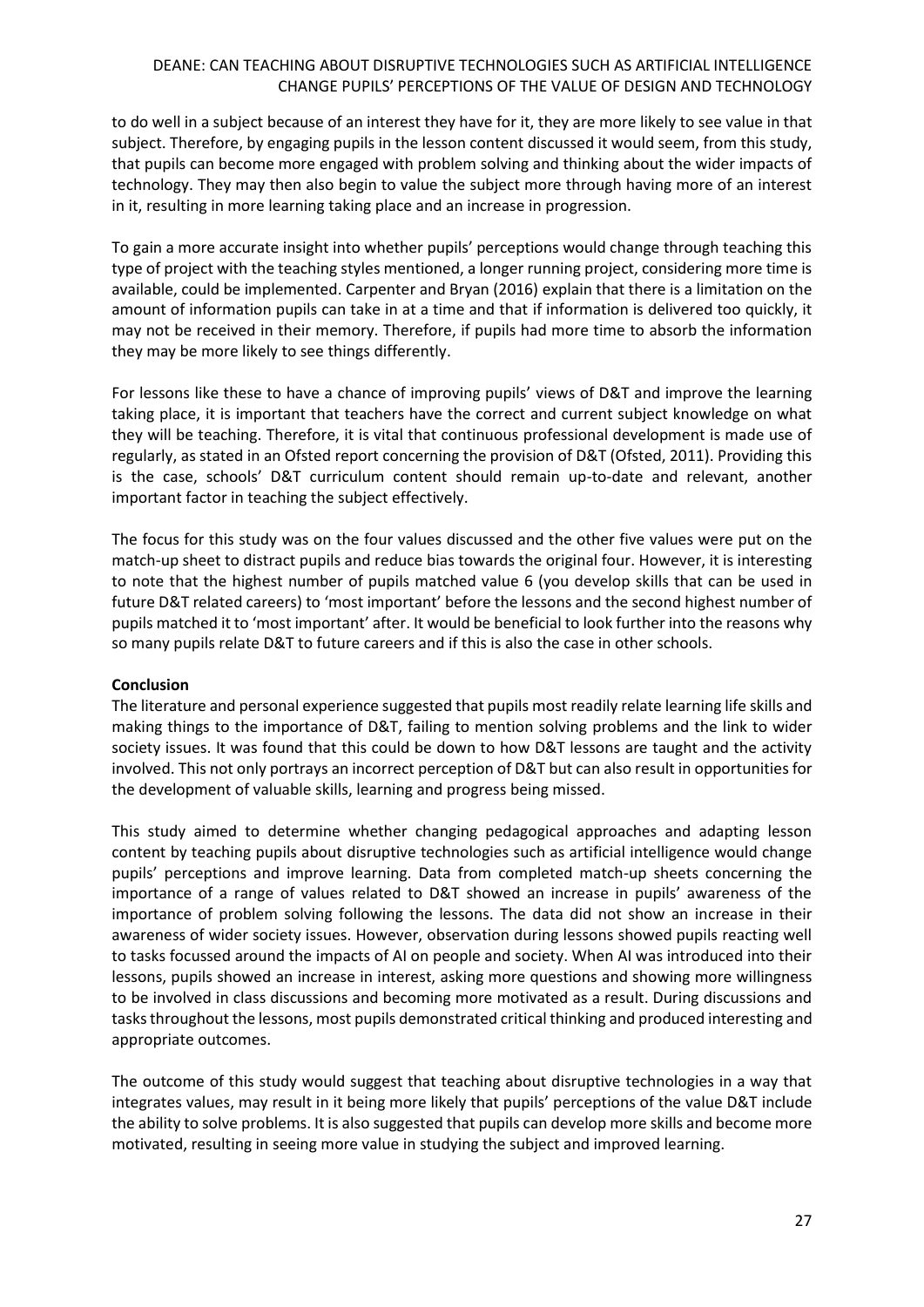For teachers to carry out lessons of this nature, it is crucial that they make use of continuous professional development to keep the lesson content relevant and it is important for teachers to plan lessons carefully to integrate the development of more skills and progress. Perhaps if this type of teaching is carried out over a longer period, pupils will begin to have an even better perspective on D&T.

### **References**

- Barlex, D., Givens, N., and Steeg, T., 2015. Developing work with disruptive technologies. In: Owen-Jackson, G., ed. *Learning to Teach Design and Technology in the Secondary School*. 3<sup>rd</sup> ed. Oxon: Routledge, 2015, pp. 303-322.
- Bell, J., 2010. *Doing Your Research Project*. 5th ed. Berkshire: Open University Press.
- Bloom, B., Engelhart, M., Furst, E., Hill, W., and Krathwohl, D., 1956. *Taxonomy of Educational Objectives. The Classification of Educational Goals, Handbook 1 – Cognitive Domain. New York:* Longman.
- Carpenter, C., and Bryan, H., 2016. Teaching styles. In: Capel, S., Leask, m., and Younie, S., ed. *Learning*  to Teach in the Secondary School. 7<sup>th</sup> ed. Oxon: Routledge, 2016, pp. 368-383.
- Child, D., 2007. *Psychology and the teacher*. 8<sup>th</sup> ed. London; New York: Continuum.
- Cohen, L., and Manion, L., 1994. *Research Methods in Education*. 4th ed. London: Routledge.
- Cohen, L., Manion, L., and Morrison, K., 2004. *A Guide to Teaching Practice*. 5<sup>th</sup> ed. New York: RoutledgeFalmer.
- de Vries, M J., 2016. *Teaching about Technology: an introduction to the philosophy of technology for non-philosophers*. 2nd ed. Switzerland: Springer International Publishing.
- Denscombe, M., 2014. *The good research guide: for small-scale social research projects*. 5th ed. Berkshire: Open University Press.
- Department for Education, 2015. *Consultation on implementing the English* Baccalaureate [online]. London: TSO. TEO. Available at: [https://www.gov.uk/government/uploads/system/uploads/attachment\\_data/file/473455/Co](https://www.gov.uk/government/uploads/system/uploads/attachment_data/file/473455/Consultation_on_implementing_the_English_Baccalaureate.pdf) nsultation on implementing the English Baccalaureate.pdf [Accessed 23<sup>rd</sup> March, 2017]
- Design and Technology Association., 2015. *We Have to Reject EBacc for all*. [online]. DATA. Available at: <https://www.data.org.uk/news/we-have-to-reject-ebacc-for-all/> [Accessed 24th March 2017]
- Design and Technology Association., 2016. *2016 GCSE results day: as we predicted, the trend continues*. [online]. DATA. Available at: [https://www.data.org.uk/news/2016-gcse-results-day](https://www.data.org.uk/news/2016-gcse-results-day-as-we-predicted-the-trend-continues/)[as-we-predicted-the-trend-continues/](https://www.data.org.uk/news/2016-gcse-results-day-as-we-predicted-the-trend-continues/) [Accessed 23<sup>rd</sup> March 2017]
- Gervis, M., and Capel, S., 2016. Motivating pupils. In: Capel, S., Leask, m., and Younie, S., ed. *Learning*  to Teach in the Secondary School. 7<sup>th</sup> ed. Oxon: Routledge, 2016, pp. 160-179.
- Hardy, A. Unpublished PhD thesis. The value of a school subject: Investigating the values attributed to design and technology by different stakeholders.
- Hardy, A., 2013. Starting the Journey: Discovering the Point of D&T*.* In: 2013. *PATT27 Conference: Technology Education for the Future: A Play on Sustainability, Christchurch, New Zealand, 2-6 December 2013*. New Zealand: Technology Environmental Science and Mathematics Education Research Centre, University of Waikato, pp. 222-228.
- Hardy, A., Gyekye, K., and Wainwright, C., 2015. What do others think is the point of design and technology education? In: 2015. *PATT29 Conference: Plurality and Complementarity of Approaches in Design & Technology Education*, *Marseille, France, 7-10 April 2015*. pp. 217-224.
- McLaren, S V., 2015. Developing values. In: Owen-Jackson, G., ed. *Learning to Teach Design and Technology in the Secondary School*. 3rd ed. Oxon: Routledge, 2015, pp. 287-302.
- Middleton, H., 2005. Creative Thinking, Values and Design and Technology Education. *International Journal of Technology and Design Education*, 15 (1), pp. 61-71.
- Moser, C A., and Kalton, G., 1971. *Survey Methods in Social Investigation*. 2<sup>nd</sup> ed. London: Heinemann.